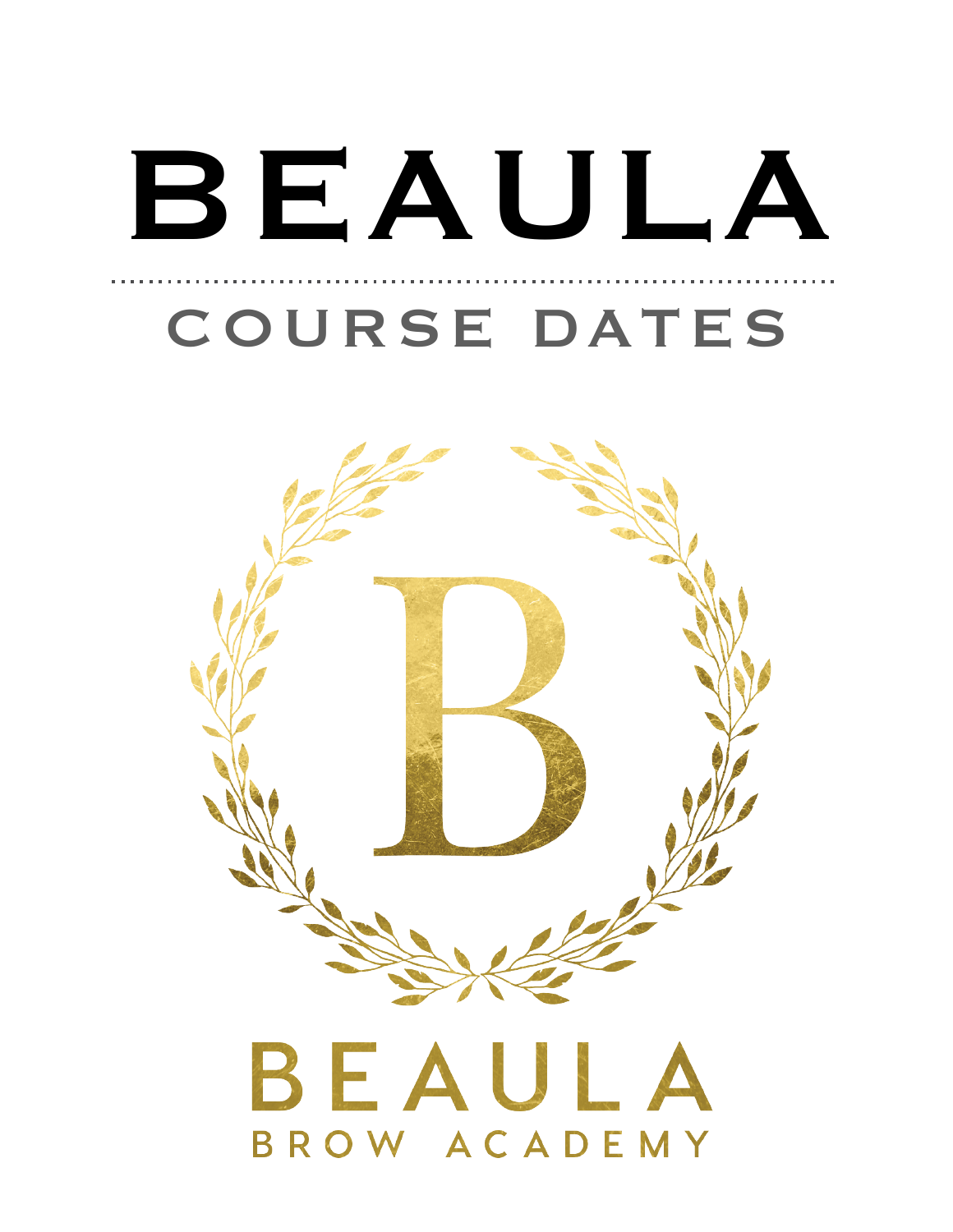#### **3D Microblading Course**

4 day training 3 - 6 December 2021 4 - 7 March 2022 13 - 16 May 2022 \$2950\*

\*You will get a Premium Microblading Kit worth over \$650 with supplies from HYVE Beauty and full unlimited support for 12 months after completion. This course teaches Microblading (strokes) only and students will receive practice materials 3+ weeks prior. My returning students who also wants to learn Shading/Hybrid/Ombré Brows can do the course a few months after getting certified for a discounted price of \$650

# **Powder, Ombré, Soft Shading and Colour Correction course**

2 day training

28 - 29 January 2022

or request a date 8 weeks in advance

\$2250 with Full Kit

**\$1950 with KIT, BUT NO MACHINE** 

Kit includes: Numbing agents, 6 x Pigments & Shading Solution, Brow Callipers, String Mapping, Pigment Mixer and PMU Machine & Needles (or without machine) plus more

## **Powder, Ombré, Hybrid Brows and Colour Correction course**

9am-5pm

Request Date

#### \$850

You have to be an active Microblading Tech who has done at least 25+ brows to take this course, this is not a course for Beginners or students who have not Microbladed anyone within the past 6 months. You have to be comfortable working on clients and can map and design perfect brows with ease (in 20 mins) and understand pigments & skin.

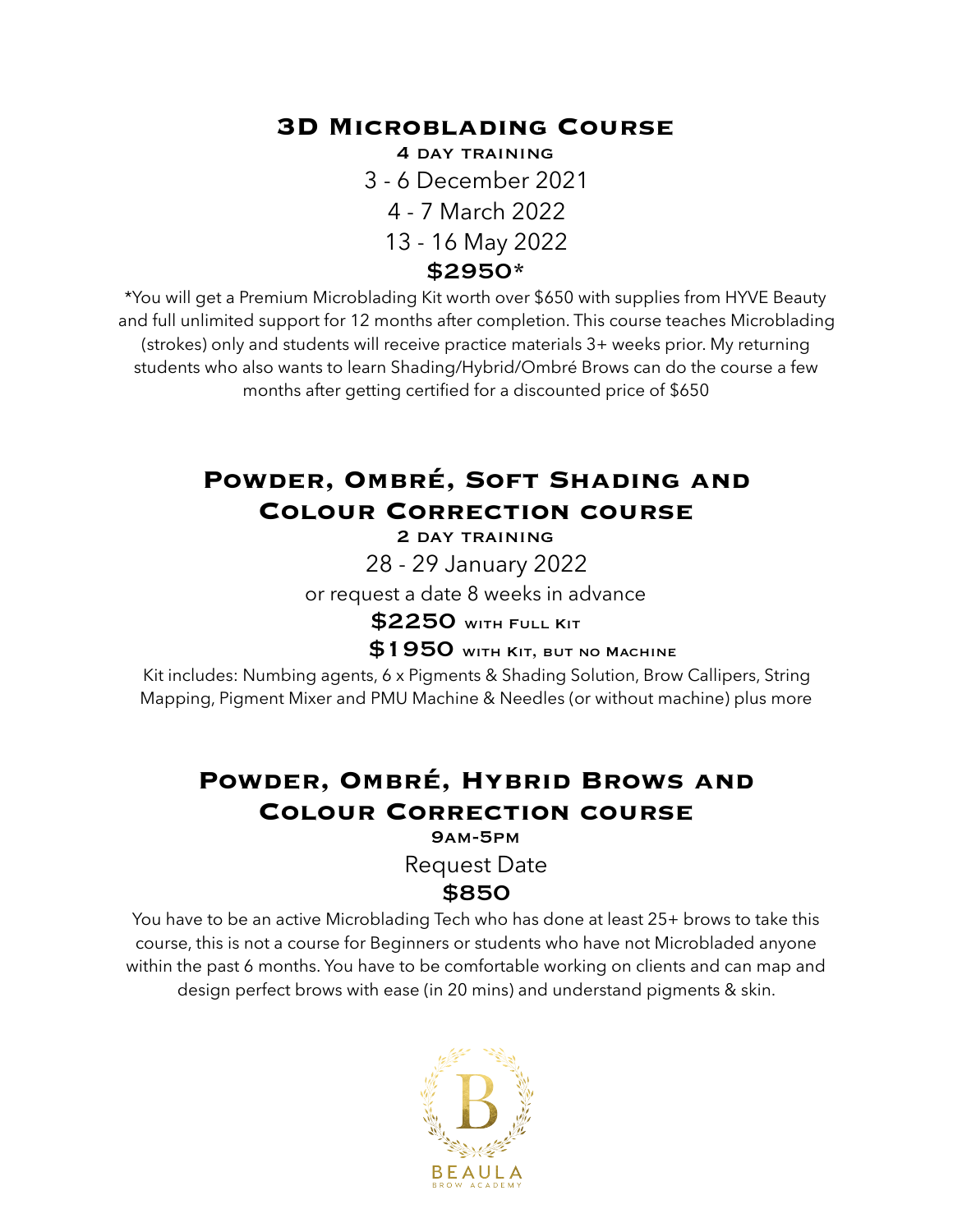#### **Refresher course**

#### 10am-3pm Request Date \$550

Prerequisite - Beginner Microblading / Shading course certification that was hands-on training (3+ days) that consisted out of Live Models in class and **not done online.** This course is meant for active Microblading Technicians who needs a little bit of help in 1 or 2 areas, not struggle with the entire procedure. Instructor Demo included.

#### **Henna Brows & Freckles**

12pm-5pm

Request Date

#### \$600

The course will have Instructor Demo and Student Live Model and we will focus on Safety and

Sanitation, The Science of Henna, Contraindications, Henna Brow® Application Procedure,

Henna Brow® Pigments & Colour Assessing as well as Eyebrow Design and Brow Mapping. Full Henna Brow Kit is included as well as extras.

\*currently not teaching Henna Brows until further notice\*

### **Brow Design, Shape & Tint**

2 hours

Request Date

**\$300 WITH FULL KIT** 

#### \$250 without BrowCode

\*Included: Training Manual, Callipers, a Brow Ruler, String Mapping, Brow Code products (3 shades and activator worth \$80) and a Certificate after completion

# \*2 students per class \*

Please request course dates at least 8 weeks in advance